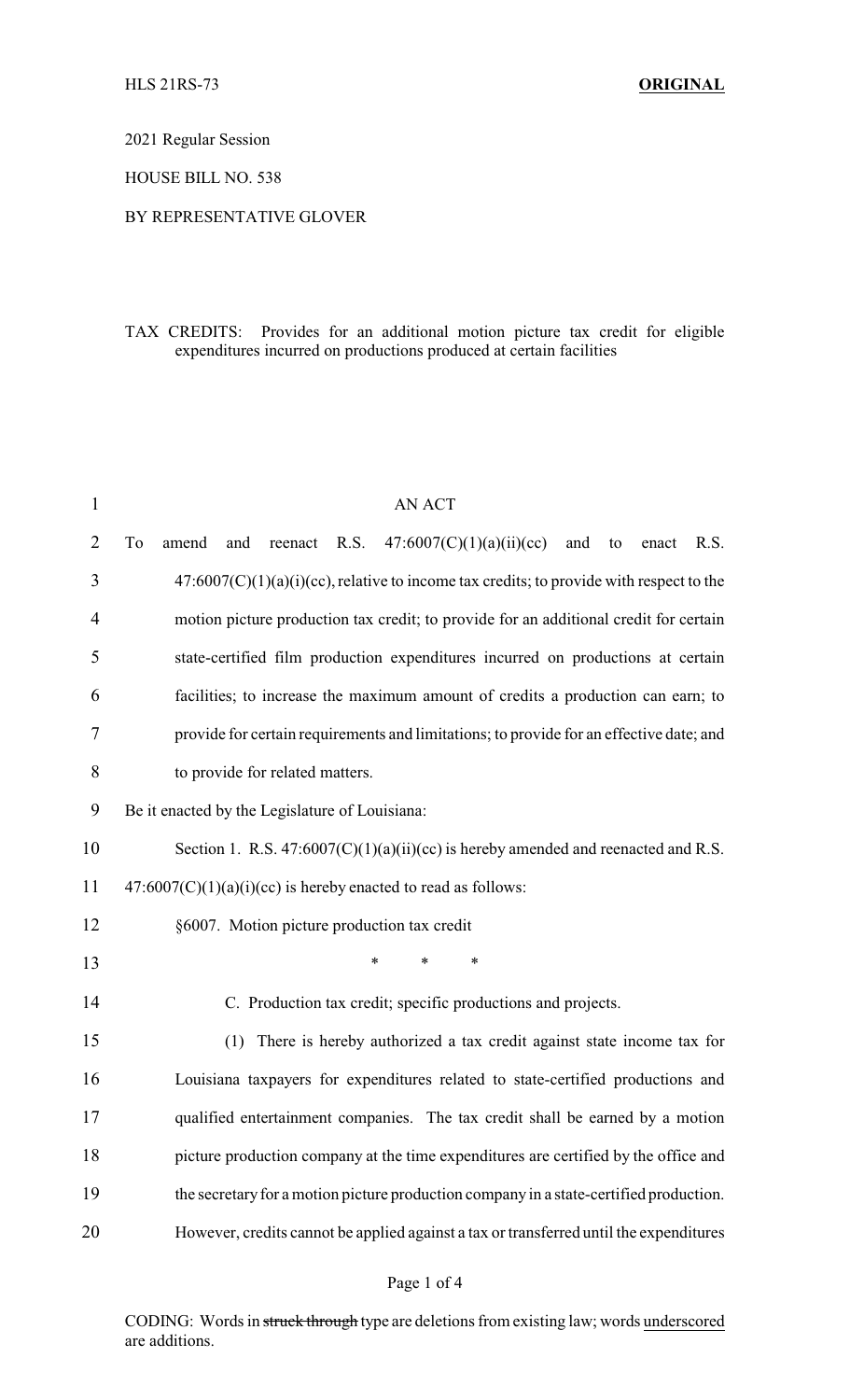are certified by the office and the secretary. For state-certified productions, expenditures shall be certified no more than once per production, after project completion. However, if at the time of application for initial certification, the office is notified that post-production activities will take place in Louisiana, a supplemental request for certification of expenditures directly related to such post-production activity may be submitted for consideration by the office. The cost of any verification or audit of such expenditures shall be borne by the motion picture production company. The tax credit shall be calculated as a percentage of the total base investment dollars certified per project, or as otherwise provided in this Paragraph. (a) Project-based production tax credit. For applications for state-certified productions on or after July 1, 2017:

 (i) Base investment credit. If the total base investment is greater than three hundred thousand dollars, or if a production is a Louisiana screenplay production, each investor shall be allowed a tax credit of twenty-five percent of the base investment made by the investor. Investors may receive an increased base investment credit rate by satisfying any of the following criteria:

\* \* \*

 (cc) Production expenses incurred at certain facilities. A seven percent increase in the base investment tax credit rate shall be allowed for production expenditures incurred on a state-certified production that were expended at a facility 22 that was a state-certified motion picture infrastructure project that received tax credits pursuant to this Section. In order to be eligible for the additional tax credit provided for in this Subitem, the state-certified production shall also be eligible for 25 the out-of-zone filming project-based production tax credit set forth in Subitem (aa) of this Item.

(ii) Additional payroll and visual effects credits.

**\*** \* \* \*

### Page 2 of 4

CODING: Words in struck through type are deletions from existing law; words underscored are additions.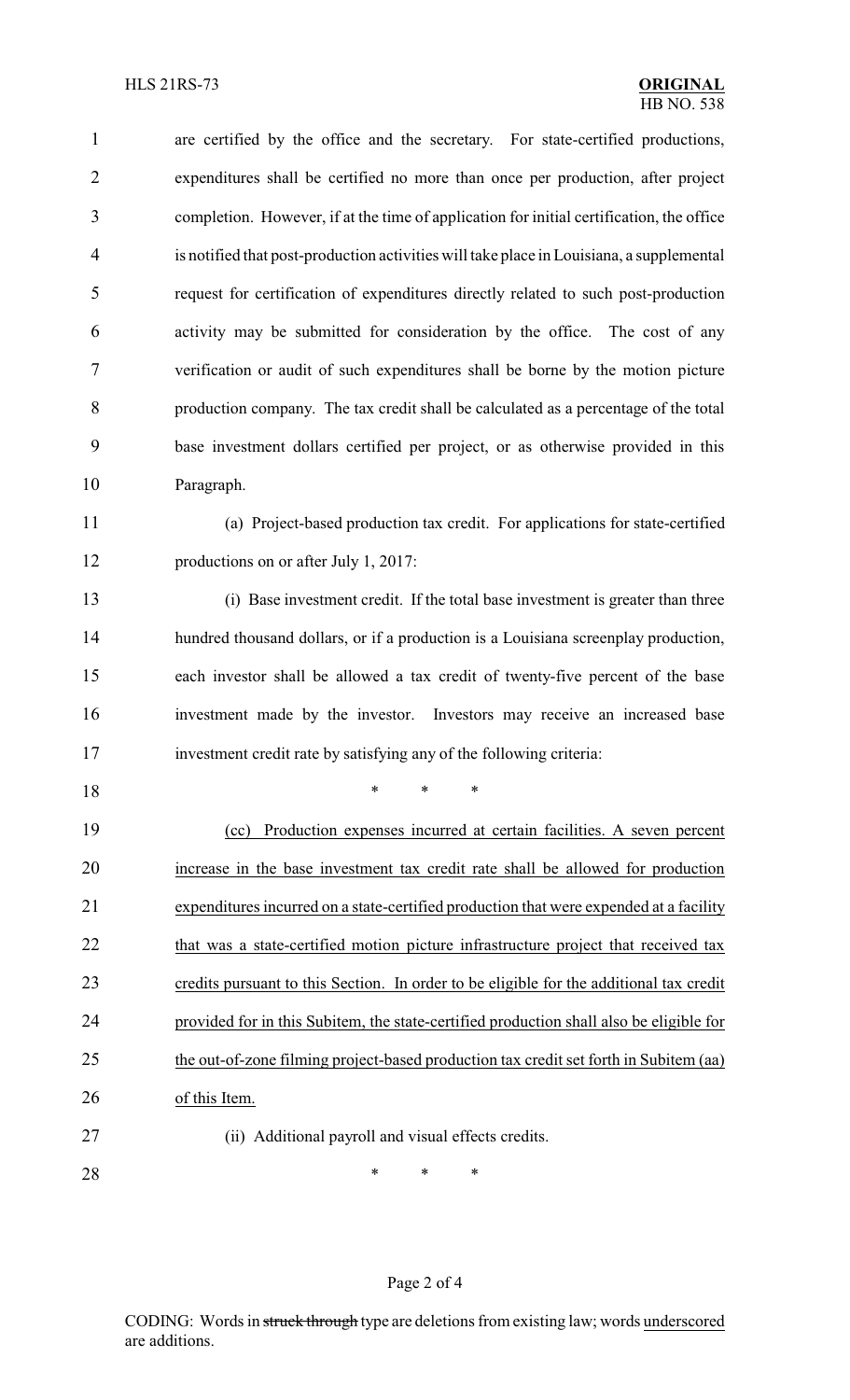| $\mathbf{1}$   | (cc) The maximum tax credit that a production can earn pursuant to this                |
|----------------|----------------------------------------------------------------------------------------|
| $\overline{2}$ | Paragraph for the base investment credit, including base investment increases for      |
| 3              | out-of-zone filming, production expenses incurred at certain facilities, and Louisiana |
| $\overline{4}$ | screenplay, and the additional payroll and visual effects credits is forty forty-seven |
| 5              | percent of base investment.                                                            |
| 6              | $\ast$<br>$\ast$<br>$\ast$                                                             |
| 7              | Section 2. This Act shall become effective on July 1, 2021.                            |

# DIGEST

The digest printed below was prepared by House Legislative Services. It constitutes no part of the legislative instrument. The keyword, one-liner, abstract, and digest do not constitute part of the law or proof or indicia of legislative intent. [R.S. 1:13(B) and 24:177(E)]

| HB 538 Original | 2021 Regular Session | Glover |
|-----------------|----------------------|--------|
|                 |                      |        |

**Abstract:** Grants an additional 7% motion picture production tax credit for expenses incurred at a state-certified motion picture infrastructure project that is also eligible for the out-of-zone filming tax credit.

Present law authorizes the following tax credits for state-certified productions:

- (1) A 25% tax credit if the base investment is in excess of \$300,000 or if the production is a La. screenplay production.
- (2) An additional 5% base investment credit for projects filmed outside the New Orleans Metro Zone, but not including St. John the Baptist Parish.
- (3) An additional 10% base investment credit for certain expenditures equal to or greater than \$50,000 but less than \$5 million for projects meeting certain La. screenplay criteria.
- (4) A 15% credit for La. resident payroll expenditures.
- (5) A 5% credit for certain La.-based visual effects expenditures meeting certain requirements.

Proposed law authorizes an additional 7% base investment credit for production expenditures incurred on a state-certified production when those expenditures were made at a facility that has been deemed a state-certified motion picture infrastructure project. Further provides that in order to be eligible for this additional 7% credit, the project must also be eligible for the 5% base investment credit for projects filmed outside of the New Orleans Metro Zone.

Present law limits the maximum amount of tax credit that a production can earn at 40% of the base investment.

Proposed law increases the maximum credit available from 40% to 47% of the base investment.

### Page 3 of 4